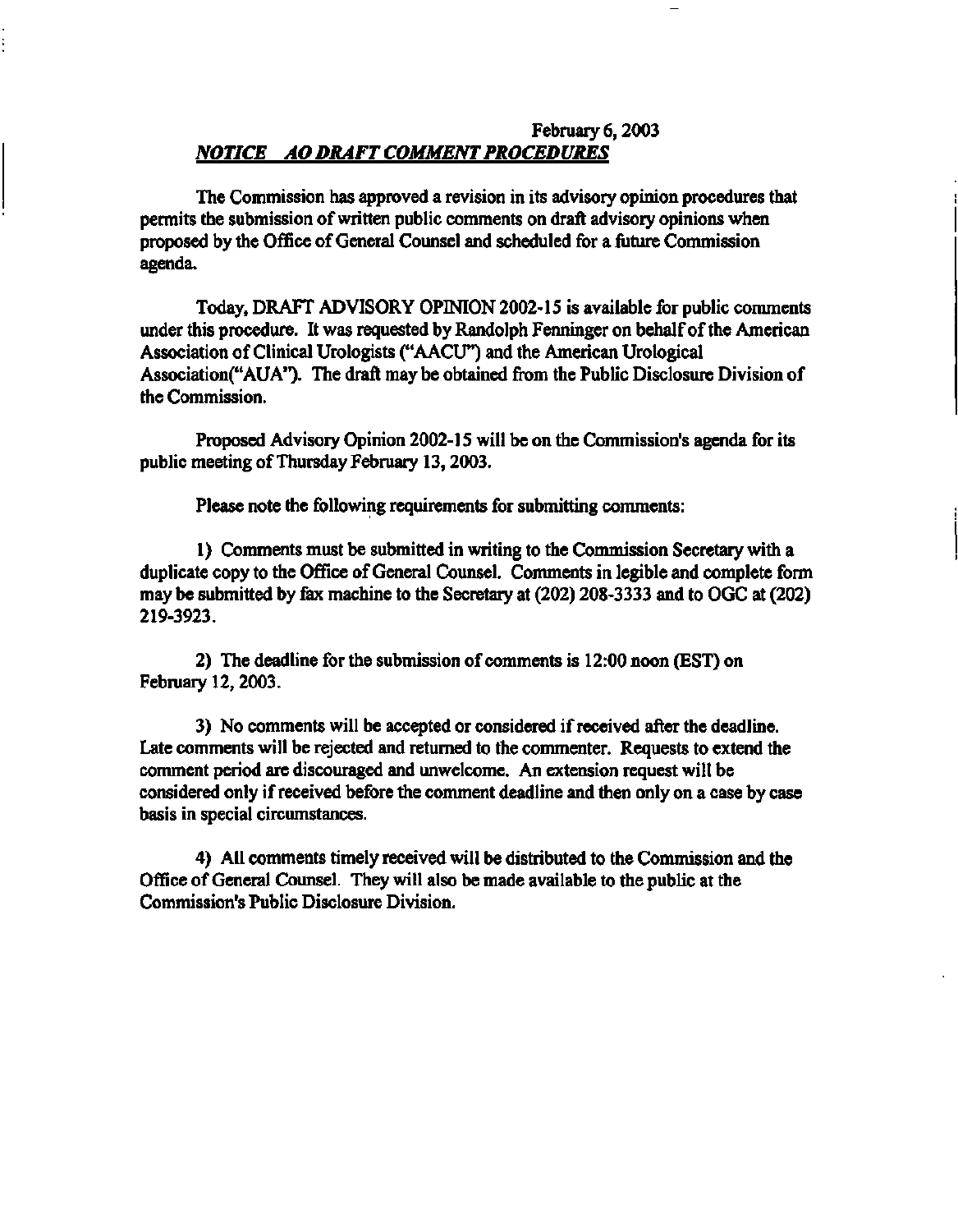### *CONTACTS*

**Press inquiries: Ron Harris (202) 694-1220** 

**Acting Commission Secretary: Mary Dove (202) 694-1040** 

**Other inquiries:** 

**To obtain copy of draft AO 2002-15 contact Public Records Office-Public Disclosure Division (202) 694-1120, or 800-424-9530.** 

**For questions about comment submission procedure contact Rosemary C. Smith, Acting Associate General Counsel, (202) 694-1650.** 

### *ADDRESSES*

**Submit single copy of written comments to:** 

**Commission Secretary Federal Election Commission 999 E Street NW Washington, DC 20463**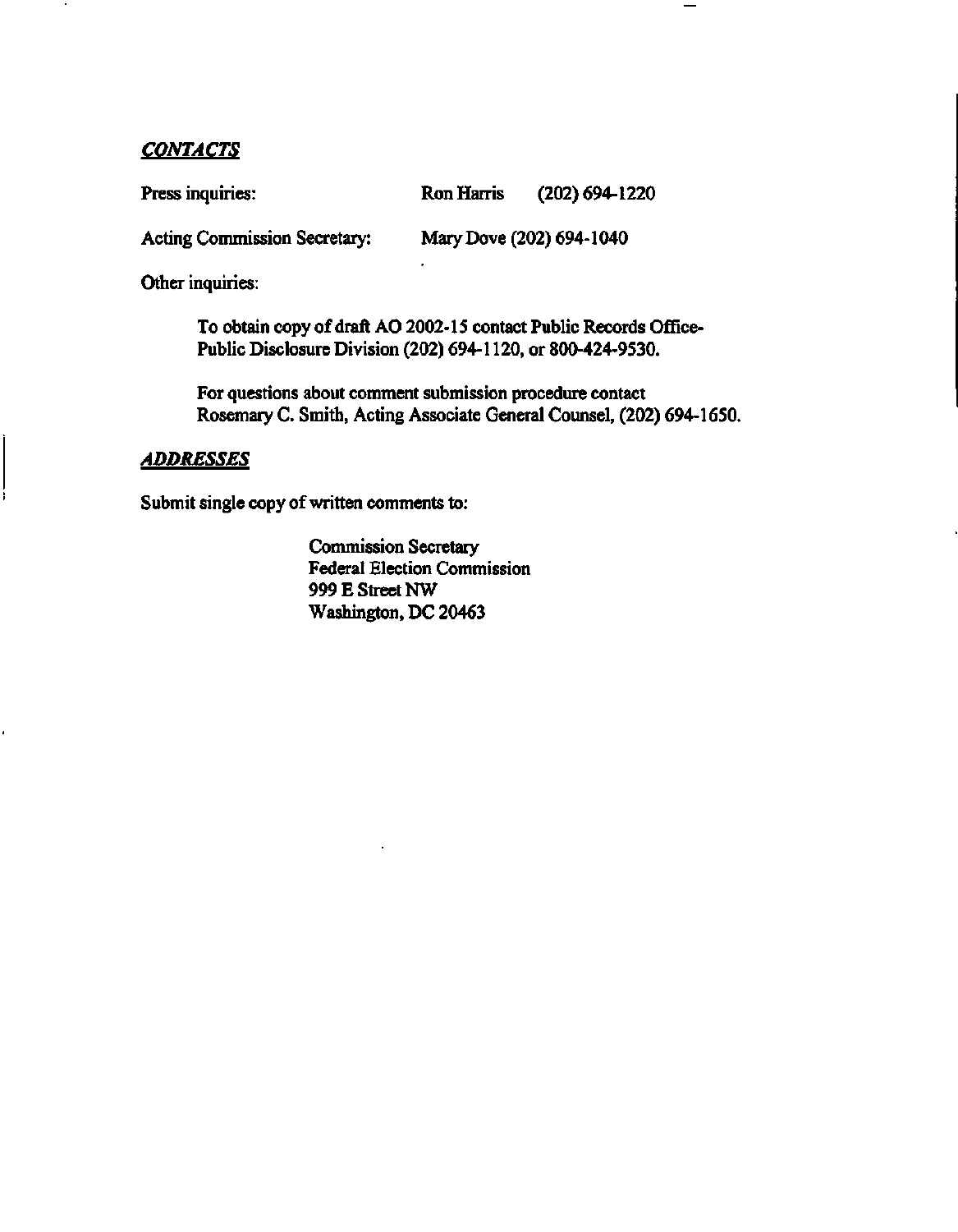### **AGENDA DOCUMENT NO. 03-14**



**FEDERAL ELECTION COMMISSION Washington, DC 20463** 



**2003 FEB - 1 A <\* 11** 

**February 6r 2003** 

# **AGENDAITE M For Meeting of:** *2-/3-Q3*

#### **MEMORANDUM**

**TO:** 

**The Commission** 

**THROUGH:** 

**FROM:** 

James A. Pehrkon **Staff Director** *^^* 

Lawrence H. Norton **General** Counsel

**Rosemary** *C.* **Smith** */QZJ^*  **Acting Associate eral Counsel** 

John C. Vergelli **Acting Assistant General Counsel** 

**Richard Ewell** *Q^ytz*  **Staff Attorney** 

**Subject:** 

**Draft AO 2002-15** 

**Attached is a proposed draft of the subject advisory opinion. We request that this draft be placed on the agenda for February 13,2003.** 

**Attachment**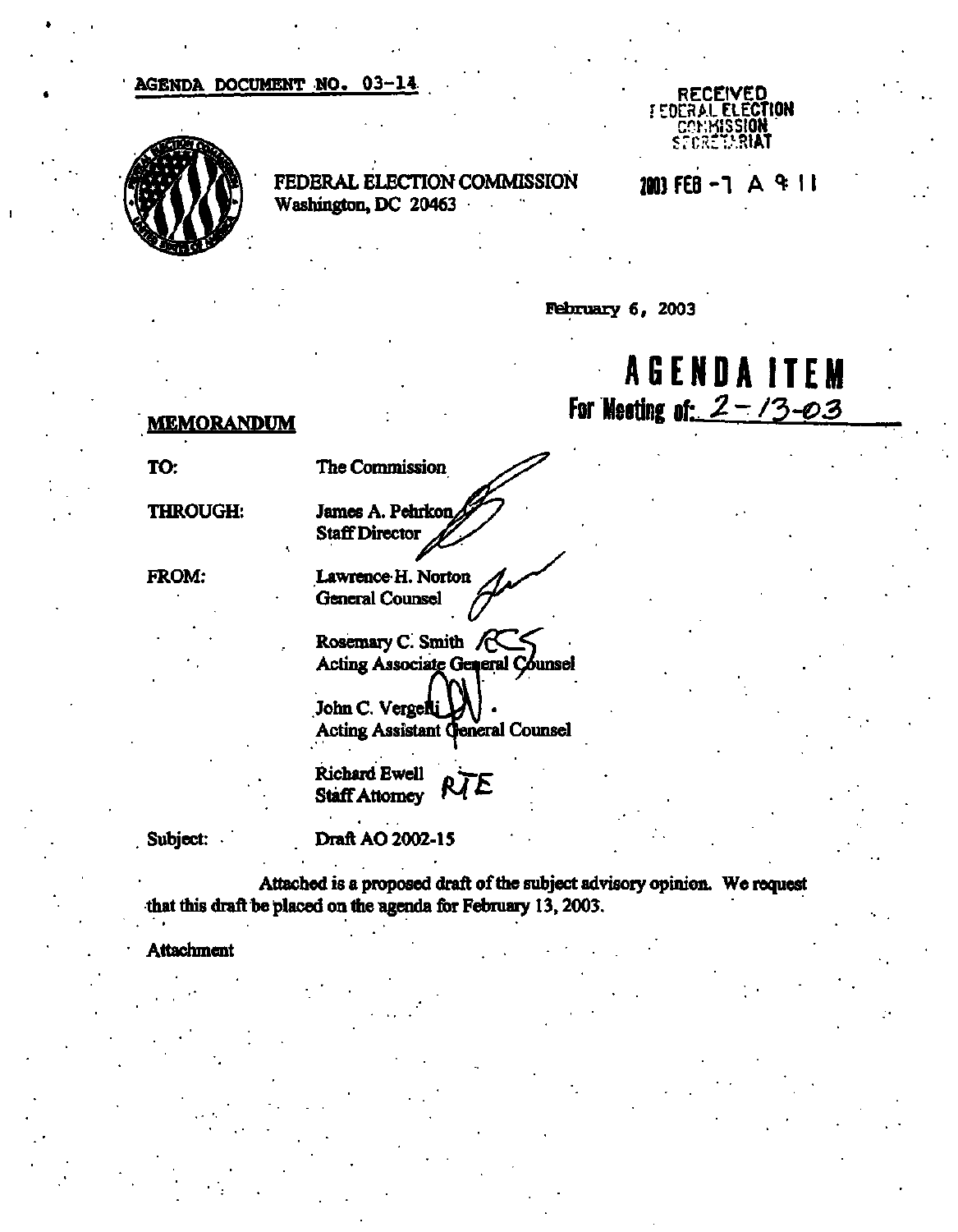| <b>ADVISORY OPINION 2002-15</b><br>1<br>2<br>3<br>Randolph B. Fenninger<br><b>Executive Director</b><br>4<br>S<br><b>UROPAC</b><br>URAFT<br>1101 17th Street, N.W.<br>6<br>7<br><b>Suite 1102</b><br>Washington, D.C. 20036<br>8<br>9<br>10<br>Dear Mr. Fenninger:<br>11<br>This responds to your letter dated August 9, 2002, as supplemented by your letter dated<br>12<br>December 9, 2002, requesting an advisory opinion concerning the application of the Federal<br>13<br>Election Campaign Act of 1971, as amended ("FECA" or "the Act"), and Commission<br>regulations to the possible affiliation of the American Association of Clinical Urologists<br>14<br>("AACU") and the American Urological Association, Inc., ("AUA") for the joint operation of<br>15<br>the American Association of Clinical Urologists Political Action Committee ("UROPAC").<br>16<br>$\overline{17}$<br><b>Background</b><br>Both AACU and AUA are incorporated trade associations consisting primarily of<br>18<br>19<br>individual physician members who specialize in urology. Both entities are tax-exempt<br>20<br>of high standards of urological care.<br>21<br>22<br>1. AACU Structure<br>You state that AACU has a total membership of 3,935, with five categories of<br>23<br>membership. There are presently 1,239 members who qualify as "Active Unified" members,<br>24<br>25<br>they are eligible to vote and are the only category of members eligible to hold office. You state<br>26<br>that, in order for a member to qualify as "Active Unified," he or she must be actively practicing | organizations under 26 U.S.C. 501(c)(6), and both focus on health care policy and the promotion<br>27<br>medicine and must also be a member of both the American Medical Association (AMA) and the |  |
|---------------------------------------------------------------------------------------------------------------------------------------------------------------------------------------------------------------------------------------------------------------------------------------------------------------------------------------------------------------------------------------------------------------------------------------------------------------------------------------------------------------------------------------------------------------------------------------------------------------------------------------------------------------------------------------------------------------------------------------------------------------------------------------------------------------------------------------------------------------------------------------------------------------------------------------------------------------------------------------------------------------------------------------------------------------------------------------------------------------------------------------------------------------------------------------------------------------------------------------------------------------------------------------------------------------------------------------------------------------------------------------------------------------------------------------------------------------------------------------------------------------------------------------------------------------------------------------------------|----------------------------------------------------------------------------------------------------------------------------------------------------------------------------------------------------|--|
|                                                                                                                                                                                                                                                                                                                                                                                                                                                                                                                                                                                                                                                                                                                                                                                                                                                                                                                                                                                                                                                                                                                                                                                                                                                                                                                                                                                                                                                                                                                                                                                                   |                                                                                                                                                                                                    |  |
|                                                                                                                                                                                                                                                                                                                                                                                                                                                                                                                                                                                                                                                                                                                                                                                                                                                                                                                                                                                                                                                                                                                                                                                                                                                                                                                                                                                                                                                                                                                                                                                                   |                                                                                                                                                                                                    |  |
|                                                                                                                                                                                                                                                                                                                                                                                                                                                                                                                                                                                                                                                                                                                                                                                                                                                                                                                                                                                                                                                                                                                                                                                                                                                                                                                                                                                                                                                                                                                                                                                                   |                                                                                                                                                                                                    |  |
|                                                                                                                                                                                                                                                                                                                                                                                                                                                                                                                                                                                                                                                                                                                                                                                                                                                                                                                                                                                                                                                                                                                                                                                                                                                                                                                                                                                                                                                                                                                                                                                                   |                                                                                                                                                                                                    |  |
|                                                                                                                                                                                                                                                                                                                                                                                                                                                                                                                                                                                                                                                                                                                                                                                                                                                                                                                                                                                                                                                                                                                                                                                                                                                                                                                                                                                                                                                                                                                                                                                                   |                                                                                                                                                                                                    |  |
|                                                                                                                                                                                                                                                                                                                                                                                                                                                                                                                                                                                                                                                                                                                                                                                                                                                                                                                                                                                                                                                                                                                                                                                                                                                                                                                                                                                                                                                                                                                                                                                                   |                                                                                                                                                                                                    |  |
|                                                                                                                                                                                                                                                                                                                                                                                                                                                                                                                                                                                                                                                                                                                                                                                                                                                                                                                                                                                                                                                                                                                                                                                                                                                                                                                                                                                                                                                                                                                                                                                                   |                                                                                                                                                                                                    |  |
|                                                                                                                                                                                                                                                                                                                                                                                                                                                                                                                                                                                                                                                                                                                                                                                                                                                                                                                                                                                                                                                                                                                                                                                                                                                                                                                                                                                                                                                                                                                                                                                                   |                                                                                                                                                                                                    |  |
|                                                                                                                                                                                                                                                                                                                                                                                                                                                                                                                                                                                                                                                                                                                                                                                                                                                                                                                                                                                                                                                                                                                                                                                                                                                                                                                                                                                                                                                                                                                                                                                                   |                                                                                                                                                                                                    |  |
|                                                                                                                                                                                                                                                                                                                                                                                                                                                                                                                                                                                                                                                                                                                                                                                                                                                                                                                                                                                                                                                                                                                                                                                                                                                                                                                                                                                                                                                                                                                                                                                                   |                                                                                                                                                                                                    |  |
|                                                                                                                                                                                                                                                                                                                                                                                                                                                                                                                                                                                                                                                                                                                                                                                                                                                                                                                                                                                                                                                                                                                                                                                                                                                                                                                                                                                                                                                                                                                                                                                                   |                                                                                                                                                                                                    |  |
|                                                                                                                                                                                                                                                                                                                                                                                                                                                                                                                                                                                                                                                                                                                                                                                                                                                                                                                                                                                                                                                                                                                                                                                                                                                                                                                                                                                                                                                                                                                                                                                                   |                                                                                                                                                                                                    |  |
|                                                                                                                                                                                                                                                                                                                                                                                                                                                                                                                                                                                                                                                                                                                                                                                                                                                                                                                                                                                                                                                                                                                                                                                                                                                                                                                                                                                                                                                                                                                                                                                                   |                                                                                                                                                                                                    |  |
|                                                                                                                                                                                                                                                                                                                                                                                                                                                                                                                                                                                                                                                                                                                                                                                                                                                                                                                                                                                                                                                                                                                                                                                                                                                                                                                                                                                                                                                                                                                                                                                                   |                                                                                                                                                                                                    |  |
|                                                                                                                                                                                                                                                                                                                                                                                                                                                                                                                                                                                                                                                                                                                                                                                                                                                                                                                                                                                                                                                                                                                                                                                                                                                                                                                                                                                                                                                                                                                                                                                                   |                                                                                                                                                                                                    |  |
|                                                                                                                                                                                                                                                                                                                                                                                                                                                                                                                                                                                                                                                                                                                                                                                                                                                                                                                                                                                                                                                                                                                                                                                                                                                                                                                                                                                                                                                                                                                                                                                                   |                                                                                                                                                                                                    |  |
|                                                                                                                                                                                                                                                                                                                                                                                                                                                                                                                                                                                                                                                                                                                                                                                                                                                                                                                                                                                                                                                                                                                                                                                                                                                                                                                                                                                                                                                                                                                                                                                                   |                                                                                                                                                                                                    |  |
|                                                                                                                                                                                                                                                                                                                                                                                                                                                                                                                                                                                                                                                                                                                                                                                                                                                                                                                                                                                                                                                                                                                                                                                                                                                                                                                                                                                                                                                                                                                                                                                                   |                                                                                                                                                                                                    |  |
|                                                                                                                                                                                                                                                                                                                                                                                                                                                                                                                                                                                                                                                                                                                                                                                                                                                                                                                                                                                                                                                                                                                                                                                                                                                                                                                                                                                                                                                                                                                                                                                                   |                                                                                                                                                                                                    |  |
|                                                                                                                                                                                                                                                                                                                                                                                                                                                                                                                                                                                                                                                                                                                                                                                                                                                                                                                                                                                                                                                                                                                                                                                                                                                                                                                                                                                                                                                                                                                                                                                                   |                                                                                                                                                                                                    |  |
|                                                                                                                                                                                                                                                                                                                                                                                                                                                                                                                                                                                                                                                                                                                                                                                                                                                                                                                                                                                                                                                                                                                                                                                                                                                                                                                                                                                                                                                                                                                                                                                                   |                                                                                                                                                                                                    |  |
|                                                                                                                                                                                                                                                                                                                                                                                                                                                                                                                                                                                                                                                                                                                                                                                                                                                                                                                                                                                                                                                                                                                                                                                                                                                                                                                                                                                                                                                                                                                                                                                                   |                                                                                                                                                                                                    |  |
|                                                                                                                                                                                                                                                                                                                                                                                                                                                                                                                                                                                                                                                                                                                                                                                                                                                                                                                                                                                                                                                                                                                                                                                                                                                                                                                                                                                                                                                                                                                                                                                                   |                                                                                                                                                                                                    |  |
|                                                                                                                                                                                                                                                                                                                                                                                                                                                                                                                                                                                                                                                                                                                                                                                                                                                                                                                                                                                                                                                                                                                                                                                                                                                                                                                                                                                                                                                                                                                                                                                                   |                                                                                                                                                                                                    |  |
|                                                                                                                                                                                                                                                                                                                                                                                                                                                                                                                                                                                                                                                                                                                                                                                                                                                                                                                                                                                                                                                                                                                                                                                                                                                                                                                                                                                                                                                                                                                                                                                                   |                                                                                                                                                                                                    |  |
|                                                                                                                                                                                                                                                                                                                                                                                                                                                                                                                                                                                                                                                                                                                                                                                                                                                                                                                                                                                                                                                                                                                                                                                                                                                                                                                                                                                                                                                                                                                                                                                                   |                                                                                                                                                                                                    |  |
|                                                                                                                                                                                                                                                                                                                                                                                                                                                                                                                                                                                                                                                                                                                                                                                                                                                                                                                                                                                                                                                                                                                                                                                                                                                                                                                                                                                                                                                                                                                                                                                                   |                                                                                                                                                                                                    |  |
|                                                                                                                                                                                                                                                                                                                                                                                                                                                                                                                                                                                                                                                                                                                                                                                                                                                                                                                                                                                                                                                                                                                                                                                                                                                                                                                                                                                                                                                                                                                                                                                                   |                                                                                                                                                                                                    |  |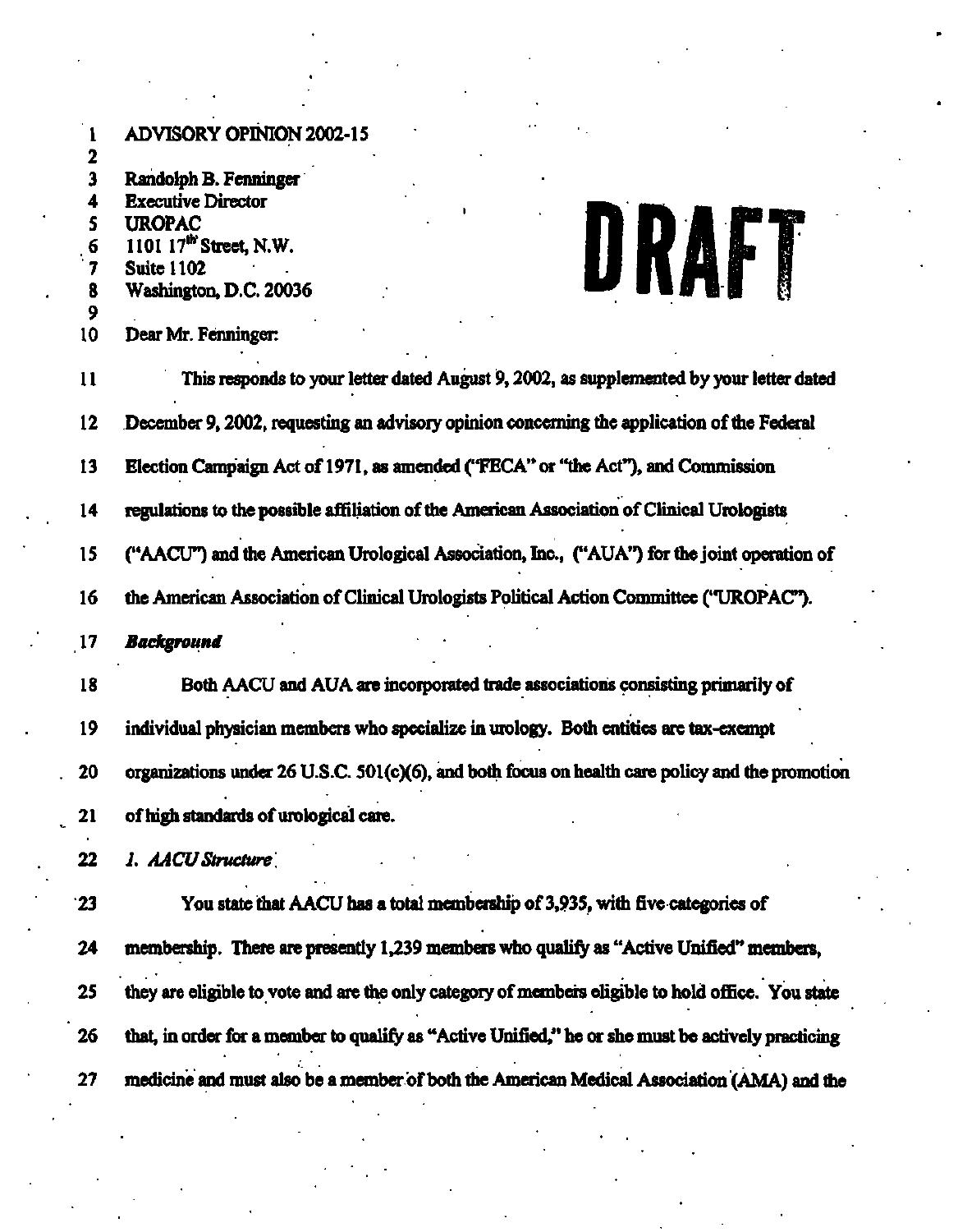1 AUA (or a section of the AUA.) In addition, you indicate that there are 1,999 "Active Non-**2 Unified" members of AACU who are eligible, to vote but are not eligible to hold office in AACU. 3 . Active Non-Unified members must be actively practicing medicine, but are not required to hold 4 membership in both the AUA and AMA. You indicate that all but 458 of the 1,999 Active Non-5 Unified members are also members of the AUA or its sections. In addition, you state that there 6 are 237 "Senior\*\* members, 675 "Candidate\*' members, and 22 "Affiliate\*' members. Members in 7 the latter three categories are not required to be actively practicing medicine and are not required 8 to be members of any other organization. These 934 members are eligible to vote but cannot 9 hold office. You state that, in sum, 2,780 of the 3,935 AACU members are also members of the 10 AUA.** 

**11** *2. AUA Structure* 

**12 The AUA, with a total of 11,041 members, has eight categories of membership. Only 13 "Active\*\* members, of which there are 6,622, are eligible to hold office. The "Active\*' members, 14 "Senior" members (2,179), and "Honorary\*' members (50) are the only members who are eligible 15 to vote for officers of the AUA. You do not indicate that the AUA membership categories, are 16 linked in any way to membership in other organizations.** 

**17** *3. Relationship Between AACU and AUA* 

**18 You note a number of overlaps between the board members, officers, and employees of 19 AACU and AUA. Your request identifies one person, William Gee, M.D., who is currently a 20 member of both the AACU Board and the AUA Board.<sup>1</sup> All 12 members of the AACU Board of 21 Directors are also members of the AUA. Similarly, all 16 members of the AUA Board of** 

**<sup>1</sup> Dr. Gee also serves as the current chairman of the AUA Health Policy Committee and was a past president of the AACU.**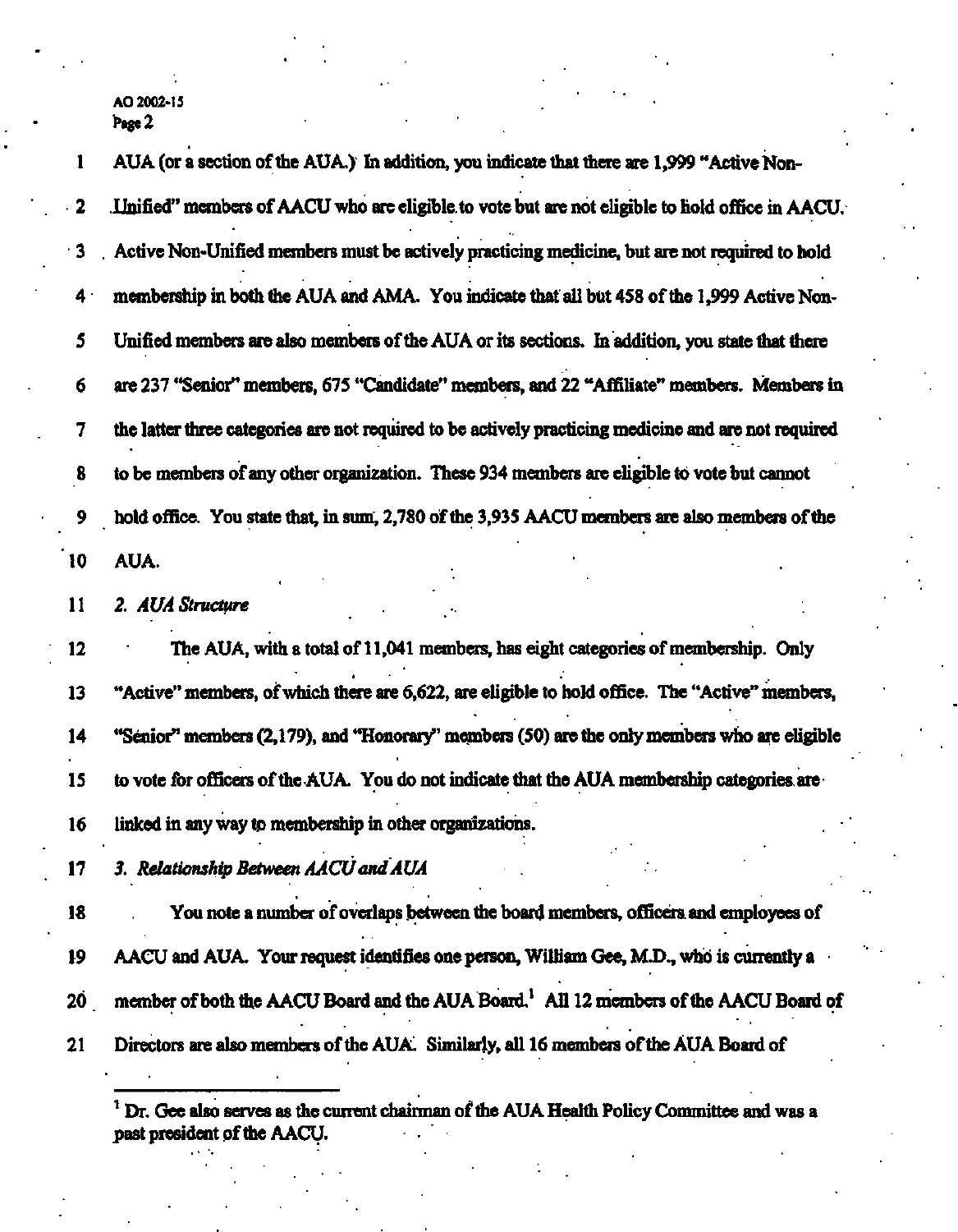**1 Directors are members of the AACU. You indicate that it is typical for a person to serve on the 2 Board of Directors for one of the organizations and then later serve on the Board of Directors for 3 the other organization.** 

**4 You state that the AUA's Health Policy Committee, which deals most directly with 5 governmental health policy and political issues and consists of 14 members, includes the current 6 President of AACU, the immediate past AACU President, the current AACU Secretary-7 Treasurer, and four other members of the AACU Board of Directors. You further note that 3 AACU president-elect Dr. Sushil Lacy is a member of the AUA Board. Moreover, the AUA 9 bylaws require at least three members of the Health Policy Council to also be members of the 10 AACU. AUA Bylaws, Article V, section 1.3. You state that all of the current AUA appointees 11 to its own Health Policy Council are also AACU members. In addition, you state that three AUA 12 committees have representation from the AACU: the Terminology Committee, Practice 13 Management Committee and Health Policy Research and Survey Committee. Similarly, AUA 14 members actively participate in AACU's committee. You state that the AACU bylaws provide 15 for AUA representation on the Government Relations Committee. By virtue of AACU's 16 requirement that its committees include Active Unified members, all AACU committees must 17 include AUA members.** 

**18 You also provide other examples of regular interaction between the two organizations. 19 You state that AACU's governance structure is specifically tailored to fit the AUA's regional 20 . structure by, for example, providing for the election of an at-large member of the AACU Board 21 to represent each of the AUA's eight regional sections. The two groups engage in a number of 22 reciprocal activities, including lecture exchanges, named sponsored lectures and courses at each 23 other's meetings, and the formation of a combined Congressional agenda and legislative strategy**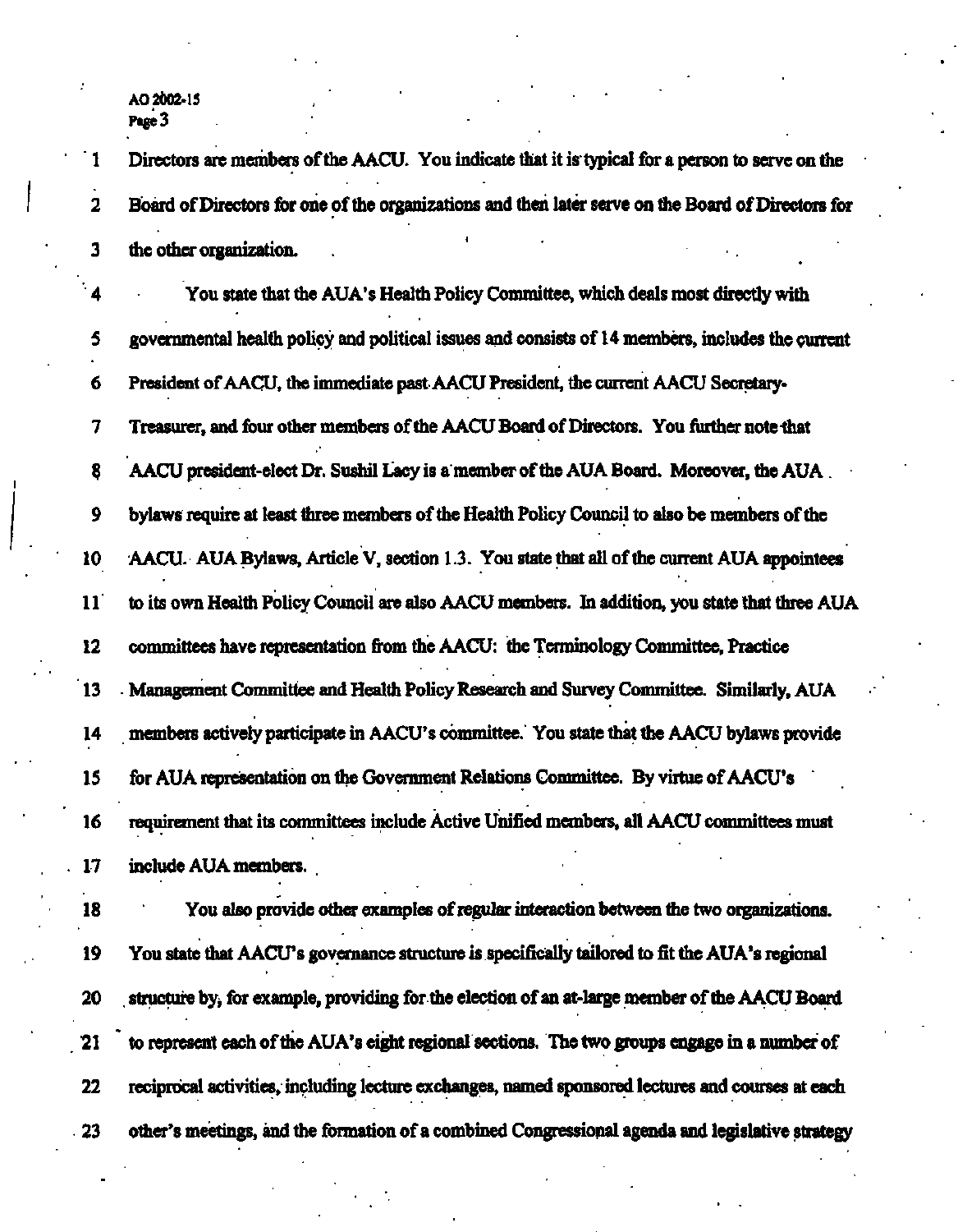**. 1 established through the collaboration of the health policy staffs of both groups. This coordinated 2 legislative strategy is effected, in part, through a shared contract lobbyist whose statements and 3 actions represent the positions of both groups. You state that the AACU and AUA also work . 4 . together to offer joint nominations for elected positions within the AMA, and the staffs of both 5 the AACU and AUA collaborate to support the delegates elected to the AMA from either group.**  *6* **You state that the AUA contributes to the cost of the AACU Washington Update as part of a 7 formal operating agreement between the two organizations. Moreover, you indicate that both the 8 AACU and the AUA provide issue alerts and other information to a "key contact network," a 9 grassroots network consisting of politically active urologists in every state who support the policy 10 goals developed by the AUA and the AACU through their contacts with Members of Congress. 11 You indicate that the key contact network was originally established by AACU, but the AUA 12 currently maintains the network and members of both organizations serve as key contacts. 13 On May 28,2002, AACU and AUA entered into a formal affiliation agreement setting 14 forth procedures for collaboration between the two groups and addressing, among other issues, 15 the proposed joint governance and operation of a political action committee, UROPAC. The 16 agreement includes a statement that each organization will continue to collaborate on the Joint 17 Key Contact Network and is expected to contribute to a common effort with respect to activities 18 in the political arena, and to cooperate in their participation in the Urology Caucus within the 19 AMA. Under the affiliation agreement, a block of three seats on AUA's Health Policy Council is 20 specifically reserved for the AACU. The agreement also provides that AACU will be afforded 21 an opportunity to occupy space in AUA's planned new facility. You note that the collaboration 22 between the two groups, as detailed in the affiliation agreement, is not dependent upon their 23 ability to jointly operate UROPAC.**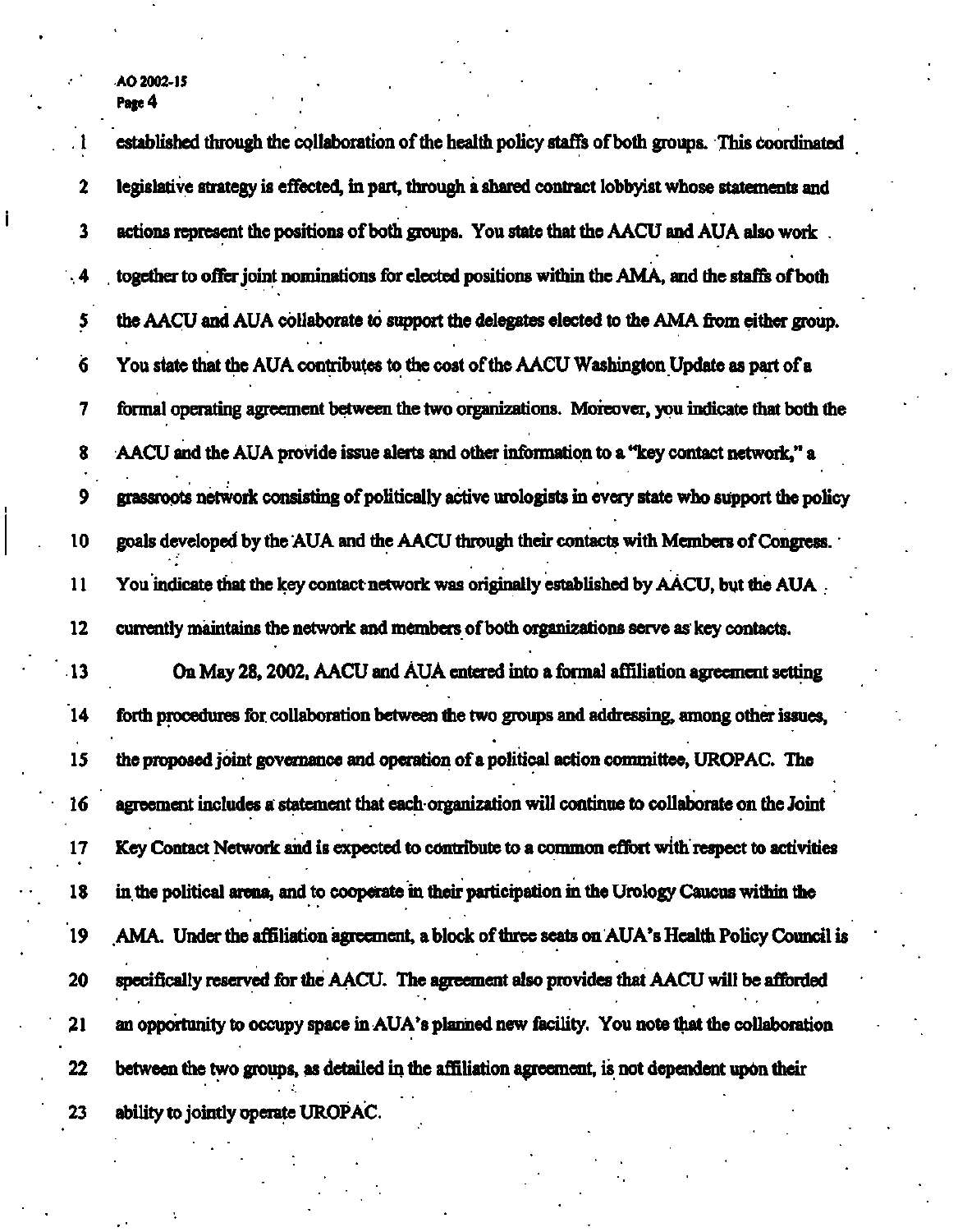# **1** *Question Presented*

| $\cdot$ 2         | The AUA, which previously had been organized as a 501(c)(3) organization under the                 |
|-------------------|----------------------------------------------------------------------------------------------------|
| 3                 | name AUA, Inc., Shell Corporation, would have risked losing its tax status if it had established a |
| 4                 | separate segregated fund (SSF). 26 U.S.C. 501(c)(3); 26 CFR 1.501(c)(3)-1(b)(3)(ii). In 2000       |
| 5                 | the AUA reorganized under its present name and changed its tax status to 501(c)(6), thereby        |
| б                 | becoming eligible to establish an SSF. However, you indicate that, rather than establishing a      |
| 7                 | separate SSF for the AUA, the AACU and AUA desire to add AUA as a connected organization           |
| $\boldsymbol{.8}$ | forUROPAC so that UROPAC may solicit and receive contributions from members of both the            |
| 9                 | AACU and the AUA. Because FECA places restrictions on who a connected organization or its          |
| 10                | SSF may solicit for contributions to the SSF, you wish to know whether, under the Act and          |
| $\mathbf{11}$     | Commission regulations, the AUA is an affiliated organization of the AACU such that the AUA        |
| 12                | can serve as a connected organization for UROPAC. Furthermore, if the Commission                   |
| 13                | determines that AUA and AACU may both serve as connected organizations for UROPAC, you             |
| 14                | ask whether UROPAC will be permitted to solicit contributions from the memberships of both         |
| 15                | the AUA and the AACU.                                                                              |
| 16                |                                                                                                    |
| 17                | <b>Analysis and Conclusions</b>                                                                    |
| 18                | Based on the following consideration of the affiliation factors in the context of the overall      |
| 19                | relationship between AACU and AUA, the Commission concludes that AACU is affiliated with           |
| 20 <sub>1</sub>   | AUA and both entities may therefore serve as connected organizations for the same SSF.             |
| $21 -$            | <b>Statutory Provisions and Commission Regulations</b>                                             |

22 Under the Act and Commission regulations, a corporation, including an incorporated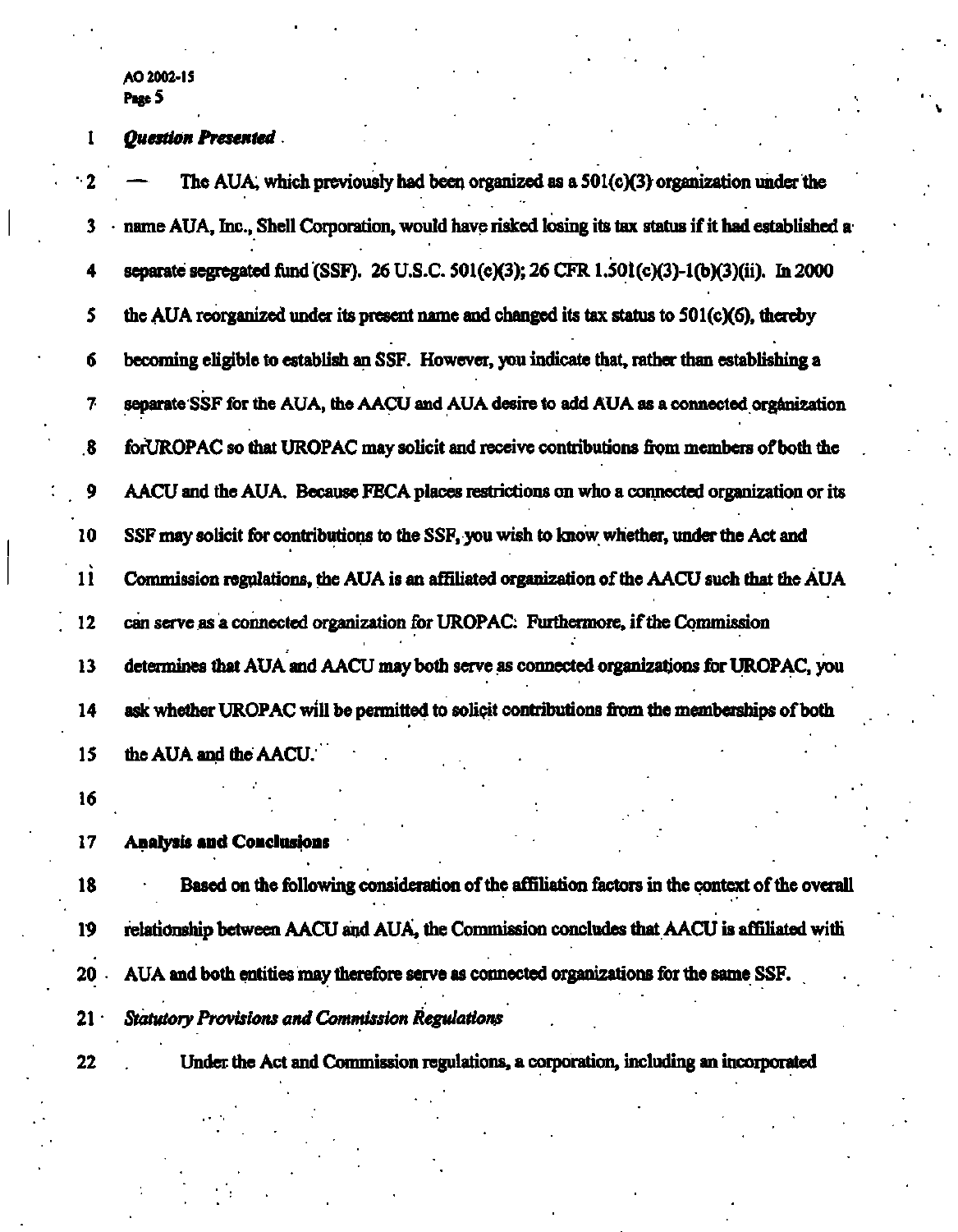| $\mathbf{1}$ | trade association, <sup>2</sup> that directly or indirectly establishes, administers, or financially supports an |
|--------------|------------------------------------------------------------------------------------------------------------------|
| $\mathbf{2}$ | SSF or other political committee is a "connected organization" of that SSF. 2 U.S.C. 431(7);                     |
| $\cdot$ 3    | 11 CFR 100.6(a). That corporation may use general treasury funds for the establishment,                          |
| 4            | administration, and solicitation of contributions to its SSF, and such support does not result in a              |
| 5            | contribution to that fund. 2 U.S.C. 441b(b)(2)(C); 11 CFR 114.1(a)(2)(iii) and 114.5(b).                         |
| 6            | A trade association that consists of individual members and that serves as the connected                         |
| 7.           | organization for an SSF may solicit its individual members on behalf of that SSF subject to the                  |
| 8            | provisions of 11 CFR 114.7. See 11 CFR 114.7(c). As provided in 11 CFR 114.7(a), such a trade                    |
| 9            | association, or an SSF established by such trade association, is permitted to solicit the members                |
| 10           | and executive or administrative personnel, and the families thereof, of that trade association for               |
| 11           | contributions to the SSF. See also 2 U.S.C. 441b(b)(2)(C) and (4)(A)(i).                                         |
| 12           | The Act and Commission regulations provide that committees, including separate                                   |
| 13           | segregated funds, are affiliated when they are established, financed, maintained or controlled by                |
| $\cdot$ 14   | the same corporation, person, or group of persons. 2 U.S.C. 441a(a)(5); 11 CFR 100.5(g) and                      |
| 15           | 110.3(a). Two trade associations may jointly serve as connected organizations for a single SSF,                  |
|              |                                                                                                                  |

**2 Under Commission regulations, a trade association is generally a membership organization of persons engaged in a similar or related line of commerce without operating a regular business of the kind normally operated for profit.** *See* **11 CFR 114.8(a). As one type of membership organization, the trade association must also possess certain attributes. It must (i) be composed of "members,'\* some of whom are vested with the power and authority to operate the organization pursuant to its bylaws or other formal organizational documents; (ii) expressly state the qualifications for membership in its bylaws or other formal organizational documents; (iii) make its bylaws and other formal organizational documents available to its members upon request; (iv) expressly solicit persons to become members; (v) expressly acknowledge the acceptance of membership, such as by sending a membership card or inclusion on a membership newsletter list; . and (vi) not be organized primarily for the purpose of influencing the nomination or election of any individual to Federal office. 11 CFR 100.134(e) and 114.1(e)(1) (defining "membership organization");** *see also* **11 CFR 100.134(f) and 114.1(e)(2) (defining "members").**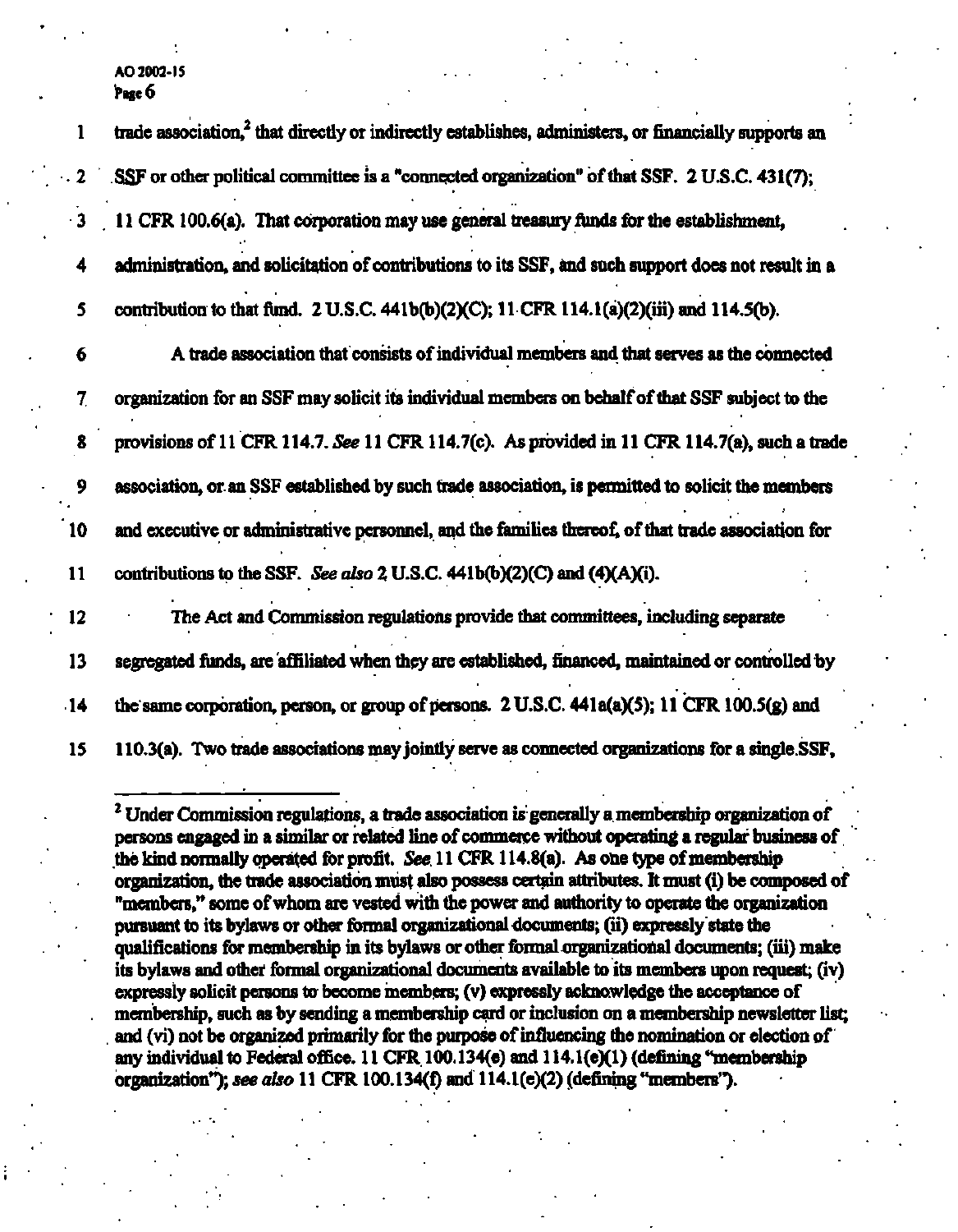| ı                | but each of the connected organizations must be affiliated with each other. See Advisory                         |
|------------------|------------------------------------------------------------------------------------------------------------------|
| $\mathbf{2}$     | Opinions 1988-14 and 1980-18. All political committees established by affiliated trade                           |
| 3                | associations are considered to be one political committee for the purpose of the Act's                           |
| 4                | contribution limits, and may make unlimited transfers of funds to each other. See 2 U.S.C.                       |
| 5                | 441a(a)(5); 11 CFR 110.3(a)(1) and 102.6(a)(1).                                                                  |
| 6                | Where an entity, such as a trade association, is not formally a subsidiary of another                            |
| 7                | entity, Commission regulations provide for an examination of various factors in the context of                   |
| 8                | the overall relationship between the entities to determine whether the entities are affiliated. 11.              |
| $\boldsymbol{9}$ | CFR 100.5(g)(4)(i) and (ii)(A)-(J), and 110.3(a)(3)(i) and (ii)(A)-(J). <sup>3</sup> These factors are also used |
| 10               | to determine whether a connected or "parent" organization is affiliated with another organization                |
| 11               | for the purposes of establishing the class of persons from whom contributions may be solicited.                  |
| 12               | 11 CFR 114.5(g)(1). <sup>4</sup>                                                                                 |
| 13               | The factors relevant to the present analysis are: (B) whether a sponsoring organization or                       |
| 14               | committee has the authority or ability to direct or participate in the governance of another -                   |
| 15               | sponsoring organization or committee through provisions of constitutions, by-laws, contracts or                  |
| 16               | other rules, or through formal or informal practices or procedures; (D) whether a sponsoring                     |
| 17               | organization or committee has a common or overlapping membership with another sponsoring                         |
| 18               | organization or committee which indicates a formal or ongoing relationship between the                           |
|                  |                                                                                                                  |

<sup>&</sup>lt;sup>3</sup> Specifically, the regulations, at 11 CFR 110.3(a)(3)(ii), state in part:

**4 The Bipartisan Campaign Reform Act of 2002 ("BCRA"), which went into effect on November 6,2002, does not change the analysis of affiliation between these two corporations.** 

The Commission will examine these factors in the context of the overall **relationship between committees or sponsoring organizations to determine whether the presence of any factor or factors is evidence of one committee or organization having been established, financed, maintained or controlled by another committee or sponsoring organization.**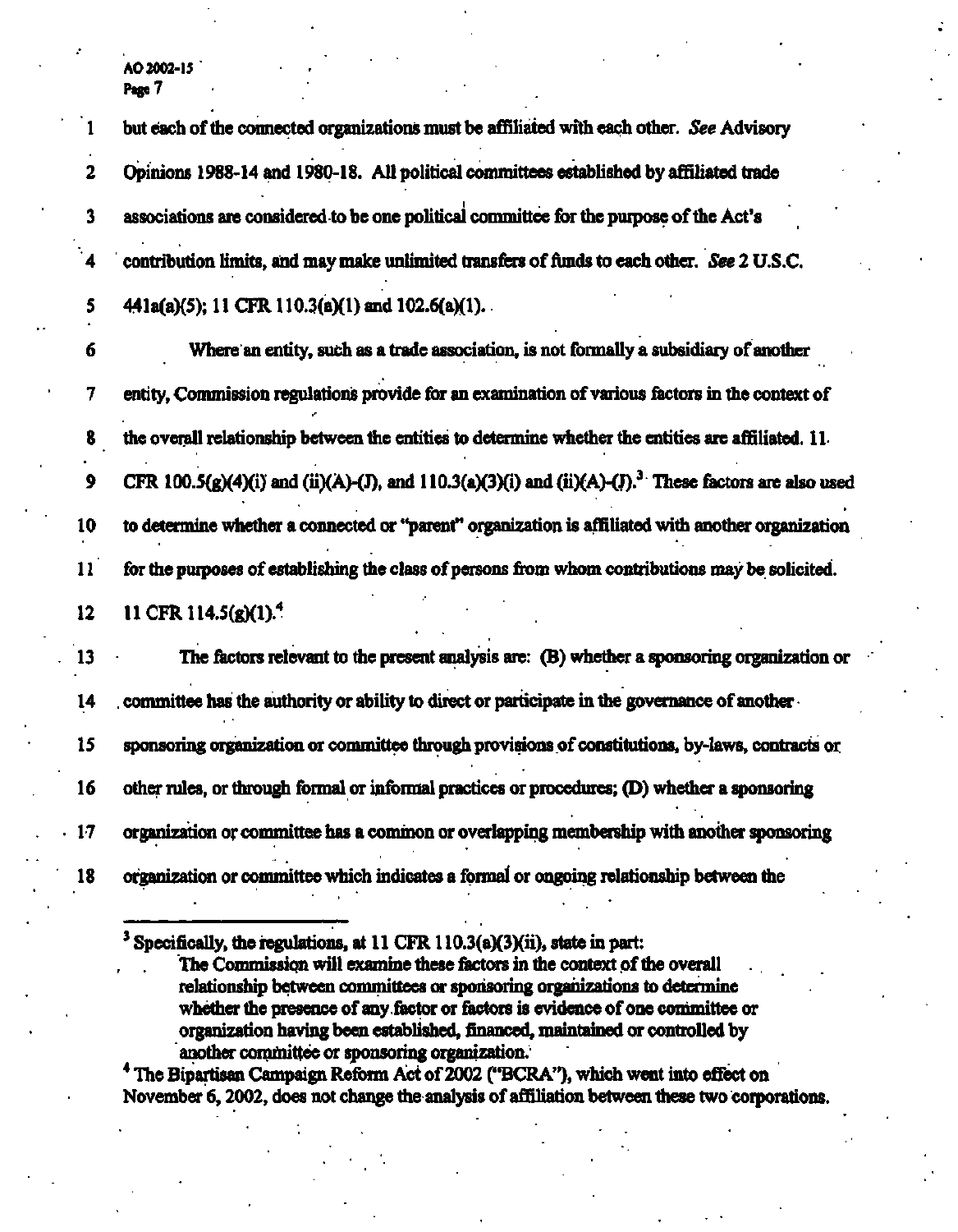| 1         | sponsoring organization or committees; (E) whether a sponsoring organization or committee has       |
|-----------|-----------------------------------------------------------------------------------------------------|
| -2        | common or overlapping officers or employees with another sponsoring organization or                 |
| $\cdot$ 3 | committee which indicates a formal or ongoing relationship between the organizations or             |
| 4         | committees; (F) whether a sponsoring organization or committee has any members, officers, or        |
| 5         | employees who were members, officers, or employees of another sponsoring organization or            |
| 6         | committee which indicates a formal or ongoing relationship or the creation of a successor entity.   |
| 7         | 11 CFR 100.5(g)(4)(ii)(B) and (D) through (F), 110.3(a)(3)(ii)(B) and (D) through (F); see, e.g.,   |
| 8         | Advisory Opinion 1988-14. <sup>5</sup> The list of ten circumstantial factors set out at 11 CFR     |
| 9         | 100.5(g)(4)(ii) and 110.3(a)(3)(ii) is not an exclusive list, and other factors may be considered.  |
| 10        | See Advisory Opinion 1995-36.                                                                       |
| 11        |                                                                                                     |
| $12 \,$   | <b>Application and Legal Conclusions</b>                                                            |
| 13        | Affiliation of AACU and AUA                                                                         |
| 14        | The relationship between AACU and AUA obviously does not fall within the generally                  |
| 15        | accepted meaning of a corporate parent and subsidiary relationship since neither entity has issued  |
| 16        | any shares of stock or holds any stock or other ownership interest in the other. Nor do they fit    |
| 17        | within any of the other categories of per se affiliation at 11 CFR $100.5(g)(3)$ or $110.3(a)(2)$ . |
| 18        | Therefore, the Commission analyzes the relationship between the two incorporated trade              |
|           |                                                                                                     |

<sup>&</sup>lt;sup>5</sup> In Advisory Opinion 1988-14 the Commission considered a similar request from two **corporations for a determination that they were affiliated and thus may jointly operate a single SSF. In that Opinion, the Commission advised the corporations that they were affiliated because, among other things, (1) the two corporations shared many of the same officers and directors; (2) the governing bodies of each corporation overlapped and many of the same individuals were vested with authority to direct both corporations; and (3) the decisions of officers and directors of both corporations were influenced by substantially the same persons.**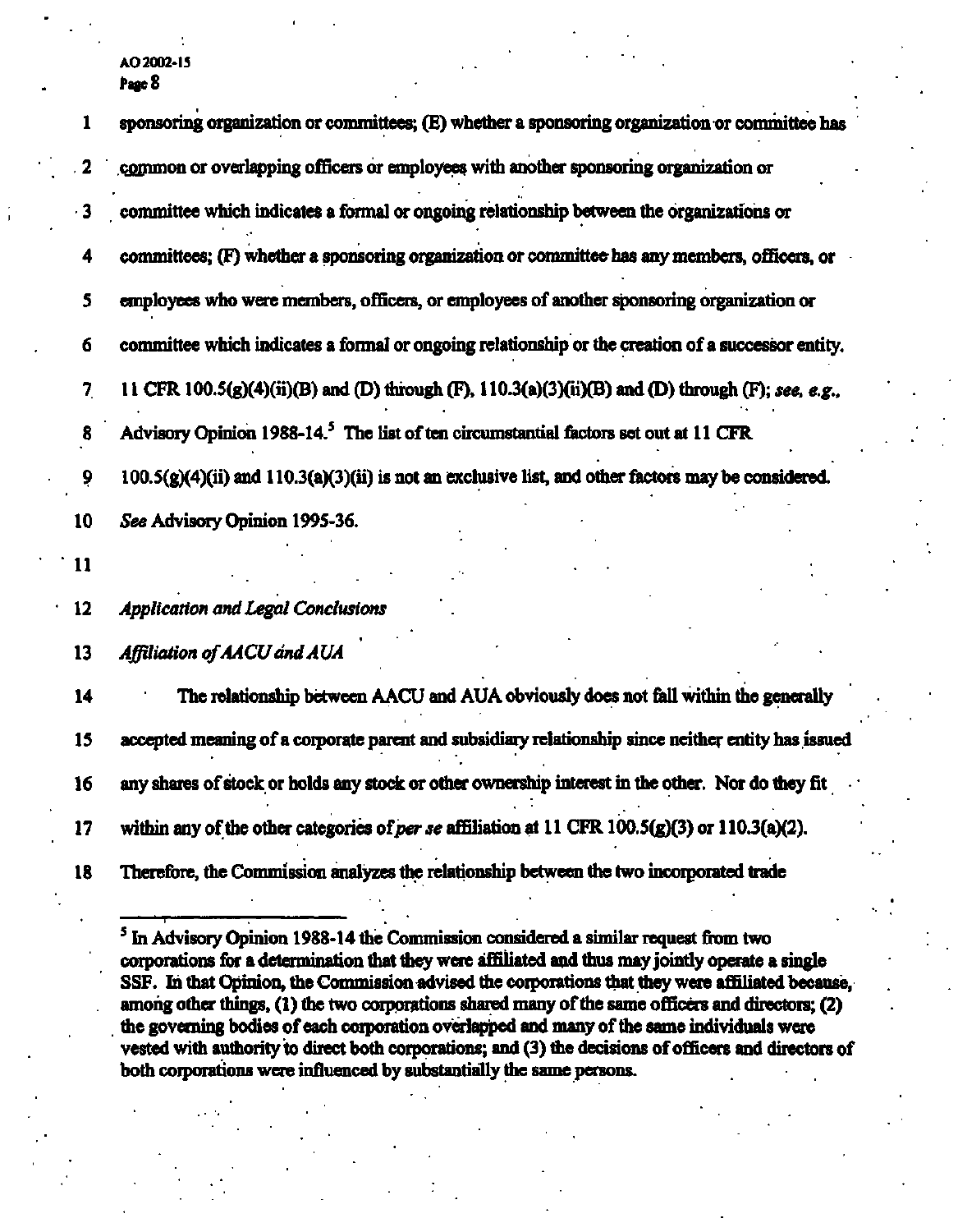|    | associations based on the relevant affiliation factors provided in 11 CFR 110.3(a)(3)(ii)(B) and    |
|----|-----------------------------------------------------------------------------------------------------|
| 2  | (D) through (F) to determine whether AACU and AUA are affiliated. See also the identical            |
| 3  | factors in 11 CFR 100.5( $g$ )( $4$ )(ii)(B) and (D) through (F). The Commission reviews the        |
| 4  | interactions of both entities within the context of their overall relationship. 11 CFR              |
| 5  | 100.5(g)(4)(ii), 110.3(a)(3)(ii).                                                                   |
| 6  | 1. Membership Overlap                                                                               |
| 7  | The overlap in the membership between two sponsoring organizations under affiliation                |
| 8  | factor (D) is particularly significant in the present analysis. According to your representations,  |
| 9  | approximately 71 percent of the 3,935 AACU members are also members of AUA, and 100                 |
| 10 | percent of the persons eligible to hold office in the AACU are also AUA members. <sup>6</sup> Those |
| 11 | active members of the AACU who have not already joined the AUA are formally encouraged to           |
| 12 | do so by the AACU. AACU Bylaws, Article II, section 2(f).                                           |
| 13 | 2. Participation in Governance                                                                      |
| 14 | Moreover, this broad membership overlap is part of the structural design that indicates             |
| 15 | each entity's participation in the governance of the other. 11 CFR $100.5(g)(4)(ii)(B)$ ,           |
| 16 | 110.3(a)(3)(ii)(B). The AACU bylaws establish membership in the AUA as a qualification for          |
| 17 | holding elected office in the AACU, thus mandating that all of its officers and committee           |
| 18 | members are also AUA members. Furthermore, under the AUA bylaws and the new affiliation             |
| 19 | agreement between the two groups, a block of three seats on AUA's key Health Policy Council is      |

**6 This is similar to Advisory Opinion 1995-12, in which the Commission determined that a State association was affiliated with a related national association where 83 percent of the national members were members of the State association and 65 percent of the State association members were members of the national association. Compare the membership overlap data for groups that were not affiliated in Advisory Opinions 2002-11 (21 and 17 percent), 2000-28, n.4, and 1996- 38.**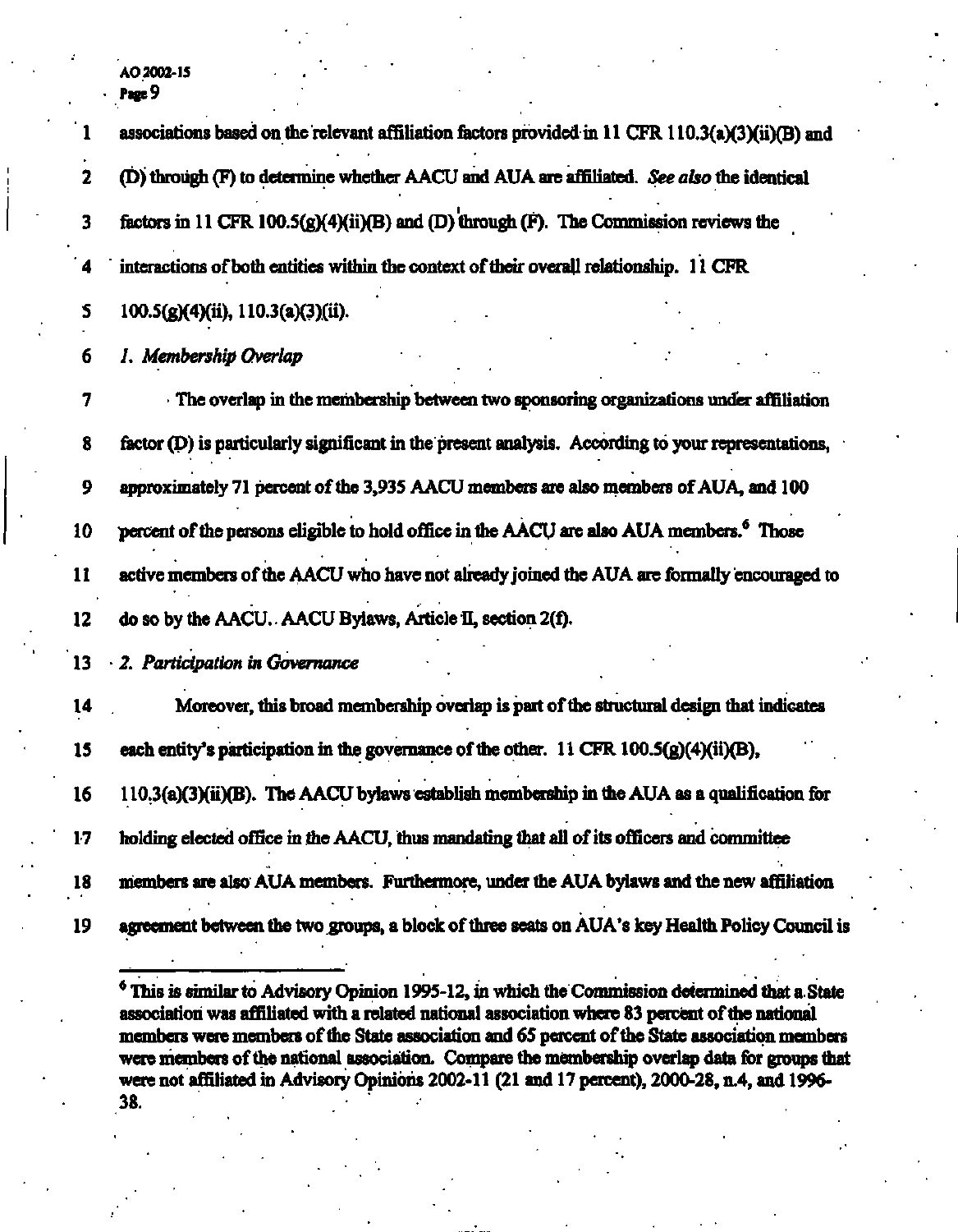1 specifically reserved for the AACU. The AACU bylaws also formally require an AUA presence **2 on the AACU's Government Relations Committee. As noted above, there is a 100 percent • 3** membership overlap of the Active Unified members who vote and hold office. **4** *3. Overlap Between Current Board Members 5* **The overlapping Board membership of the two entities is also relevant. 11 CFR 6 100.5(g)(4)(ii)(E), 110.3(a)(3)(ii)(E);** *see also* **Advisory Opinion 1988-14. According to your 7** request, at least one person currently serves as a member of both the AACU and AUA Board of **8 Directors.<sup>7</sup> Six current AACU officers or Board members, in addition to the AACU's immediate 9 past-president and president-elect, serve on the 14-member Health Policy Council, a key policy-**10 making committee for the AUA. The AACU Board, and thereby the actions of the organization, **11 is entirely controlled by persons who must, as a condition for holding elected office in the**  12 AACU, also be members of the AUA. Similarly, all of the members of the AUA Board are also **13 AACU members, although that does not appear to be a requirement for holding a Board position. 14** *4. Participation of Former Board Members*  15 An examination of the current participation of former members, officers, and members of **16 the Board for each organization, relevant under affiliation factor (F), also points towards an**  17 ongoing relationship between AACU and AUA. You have provided several examples where a **18 person has served as an officer for the AACU and then later served as an officer for the AUA, or 19** *vice versa,* **and such practices are apparently typical. 20 7** There are 12 members of the AACU Board and 16 members of the AAU Board.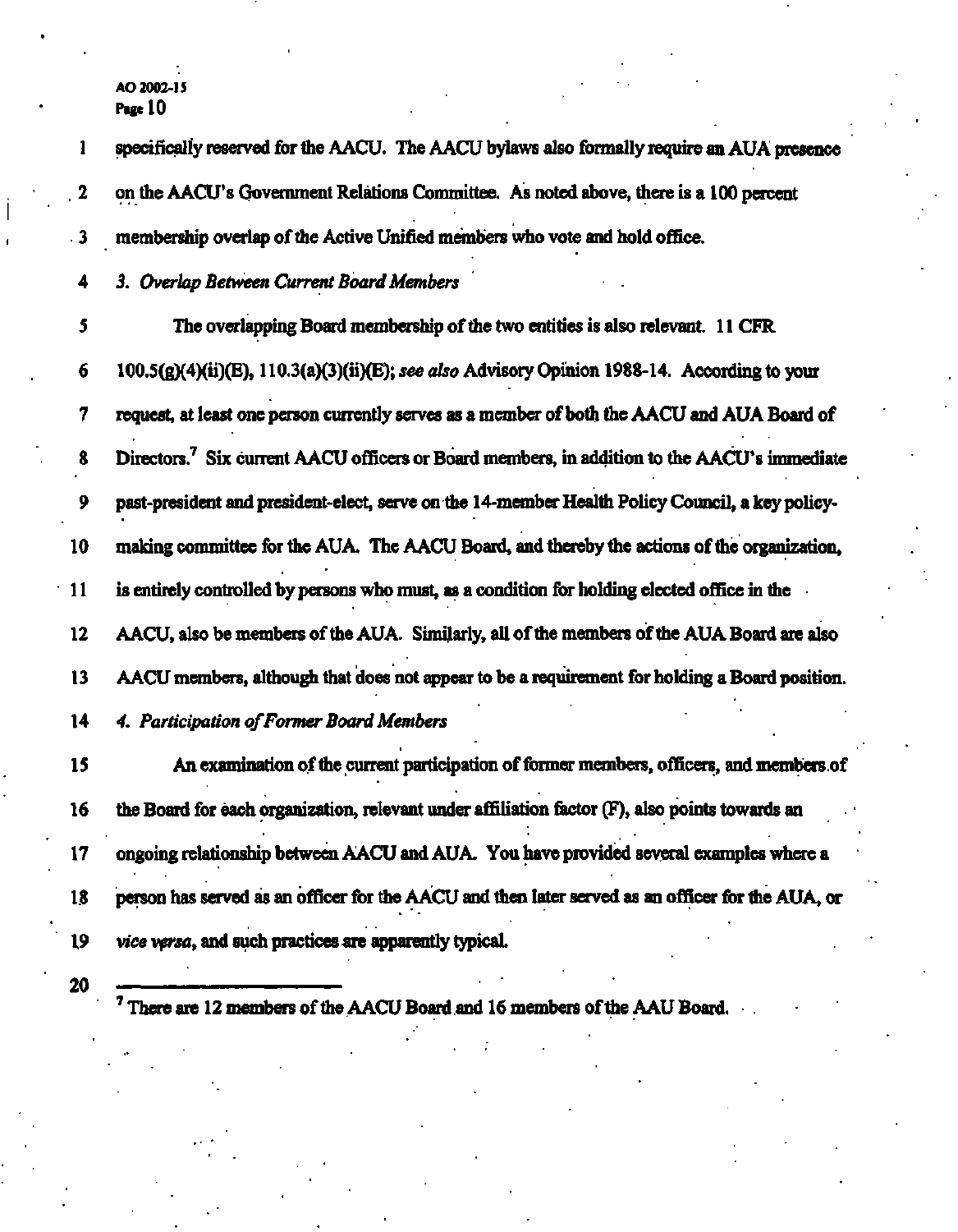### **1** *5. Additional Indicators of the Relationship Between AA CU and A UA*

**2 Finally, the Commission recognizes several other indicators of an ongoing commitment 3 to joint endeavors. The fact that AACU and AUA coordinate their national lobbying efforts, 4 including the continued collaboration on the Joint Key Contact and the employment of the same 5 lobbyist to provide joint representation for the two groups, is indicative of a close, ongoing 6 relationship between the two entities as organizations formed for the same purpose and working 7 together for those purposes.<sup>8</sup> You state that it is the current practice for the AUA and AACU that 8 each has a specific role at the other's annual convention through the provision of booths and/or 9 sponsored lectures. The affiliation agreement provides for the continuation of that practice, as 10 .well as for other forms of official involvement between the two entities. These joint efforts are 11 not, you assert, dependent on the ultimate relationship between AUA and UROPAC. 12** *6. Conclusion*  **13 Based on the foregoing consideration of the affiliation factors in the context of the overall 14 . relationship between AACU and AUA, the Commission concludes that AACU is affiliated with 15 AUA, and thus they may both serve as connected organizations of UROPAC. 16 17** *Consequences of Affiliation and Connected Organization Status*  **18** *1. Solicitation of Contributions*  **19 20 Under the affiliation criteria provided in 11 CFR 100.5(g)(4)(ii) and 110.3(a)(3)(ii), AUA 21 is affiliated with AACU and may serve as a connected organization for UROPAC. Thus, 22 UROPAC, or AACU or AUA on behalf of UROPAC, may solicit otherwise lawful contributions 8 Compare with Advisory Opinion 1999-39, noting the absence of overlap in lobbying services** 

**between two organizations found to be disaffiliated. .**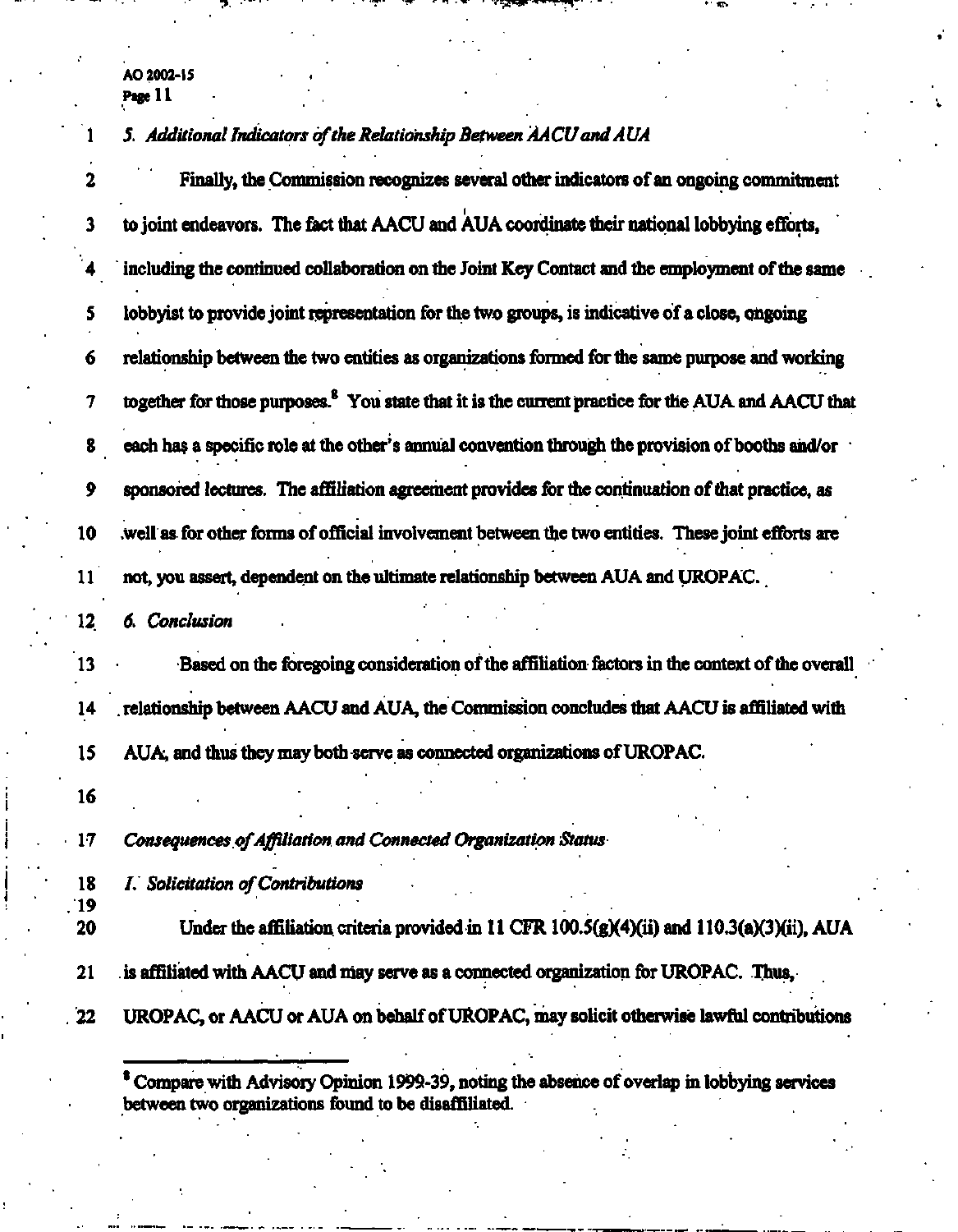**AO2002-1S Page 12** 

**1 from individuals who are members, as well as executive or administrative personnel, and the 2 families thereof, ofAACU,AUA, or both. 11 CFR 114.7(a) and (c).** 

**3** *2. Statement of Organization* 

**4 Currently, UROPAC's statement of organization lists the AACU as its sole connected 5 organization. Although the Commission has interpreted the Act and regulations to permit either 6 or both of the connected organizations to pay admimstrative and solicitation expenses for a single 7 SSF under their joint operation, such an SSF must list each of the affiliated committees (if any) 8 and each of the connected orgamzations. 2 U.S.C. 433(b)(2) and (c); 11 CFR 102.2(a)(l)(ii) and 9 (2);** *see, e.g.,* **Advisory Opinions 1997-13,1996-49,1992-17,1989-8, and 1988-42. Thus, under 10 your proposal, AUA is a connected organization and UROPAC's Statement of Organization must 11 be amended within 10 days of the receipt of this opinion to list both the AUA and the AACU as 12 its connected organizations. See Advisory Opinion 2001-18. Moreover, the official name of the 13 SSF must also be changed in its Statement of Organization to incorporate the full names of both 14 of its connected organizations.<sup>9</sup>**

**Under the Act and Commission regulations, the name of any SSF must include the full names of its connected organizations "on the fund's Statement of Organization, on all reports filed by. the fund," and in required disclaimer and disclosure notices. 2 U.S.C; 432(e)(5); 11 CFR 102.14(c), 109.11,110.11;** *see also* **Advisory Opinions 2002-4,1993-7,1989-8,1988-42,1988- 14, and 1987-26. While the regulations also permit, for limited purposes, the use of a "clearly recognizable abbreviation or acronym by which the connected organization is commonly known," the abbreviation or acronym must be a clearly recognized name that gives adequate notice to the public as to the identity and sponsorship of the SSF. 11 CFR 102.14(c). For example, an SSF may make contributions using its acronym or abbreviated name. However, when an SSF uses such an abbreviation or acronym, the SSF must also include the abbreviation or acronym, in addition to the full names of its connected organizations, "on the fund's Statement of Organization, on all reports filed by the fund," and in required disclaimer and disclosure notices. 11 CFR 102.14(c). The Commission makes no determination about whether the acronym "UROPAC" would qualify as a permissible acronym for the SSF.**